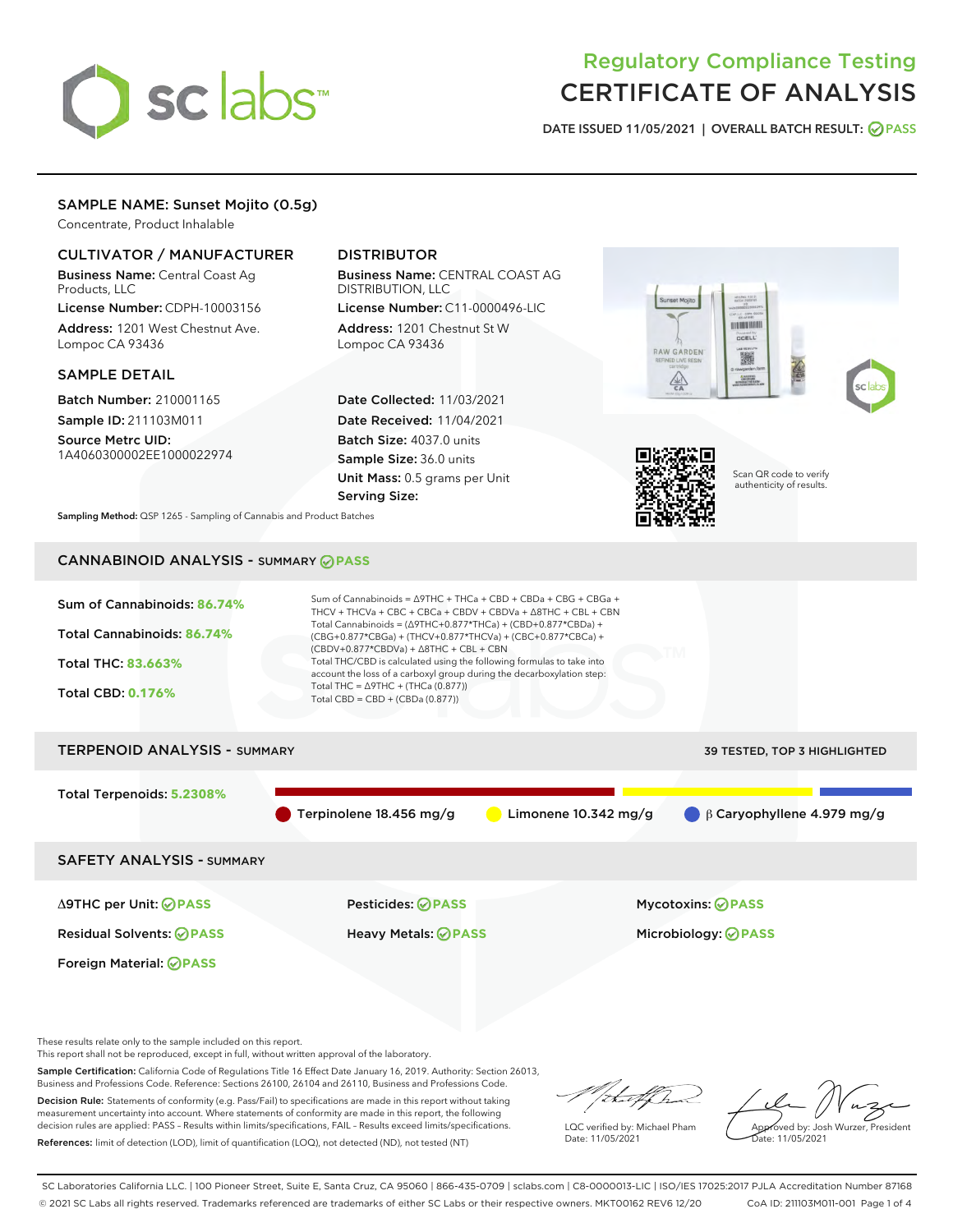



SUNSET MOJITO (0.5G) | DATE ISSUED 11/05/2021 | OVERALL BATCH RESULT: **○** PASS

## CANNABINOID TEST RESULTS - 11/04/2021 2 PASS

Tested by high-performance liquid chromatography with diode-array detection (HPLC-DAD). **Method:** QSP 1157 - Analysis of Cannabinoids by HPLC-DAD

#### TOTAL CANNABINOIDS: **86.74%**

Total Cannabinoids (Total THC) + (Total CBD) + (Total CBG) + (Total THCV) + (Total CBC) + (Total CBDV) + ∆8THC + CBL + CBN

TOTAL THC: **83.663%** Total THC (∆9THC+0.877\*THCa)

TOTAL CBD: **0.176%** Total CBD (CBD+0.877\*CBDa)

TOTAL CBG: 2.442% Total CBG (CBG+0.877\*CBGa)

TOTAL THCV: 0.32% Total THCV (THCV+0.877\*THCVa)

TOTAL CBC: ND Total CBC (CBC+0.877\*CBCa)

TOTAL CBDV: ND Total CBDV (CBDV+0.877\*CBDVa)

| <b>COMPOUND</b>            | LOD/LOQ<br>(mg/g) | <b>MEASUREMENT</b><br><b>UNCERTAINTY</b><br>(mg/g) | <b>RESULT</b><br>(mg/g) | <b>RESULT</b><br>(%) |
|----------------------------|-------------------|----------------------------------------------------|-------------------------|----------------------|
| <b>A9THC</b>               | 0.06 / 0.26       | ±28.780                                            | 836.63                  | 83.663               |
| <b>CBG</b>                 | 0.06/0.19         | ±0.962                                             | 24.42                   | 2.442                |
| <b>THCV</b>                | 0.1 / 0.2         | ±0.16                                              | 3.2                     | 0.32                 |
| <b>CBD</b>                 | 0.07/0.29         | ±0.081                                             | 1.76                    | 0.176                |
| <b>CBN</b>                 | 0.1 / 0.3         | ±0.09                                              | 1.4                     | 0.14                 |
| $\triangle$ 8THC           | 0.1 / 0.4         | N/A                                                | <b>ND</b>               | <b>ND</b>            |
| <b>THCa</b>                | 0.05/0.14         | N/A                                                | <b>ND</b>               | <b>ND</b>            |
| <b>THCVa</b>               | 0.07/0.20         | N/A                                                | <b>ND</b>               | <b>ND</b>            |
| <b>CBDa</b>                | 0.02/0.19         | N/A                                                | <b>ND</b>               | <b>ND</b>            |
| <b>CBDV</b>                | 0.04/0.15         | N/A                                                | <b>ND</b>               | <b>ND</b>            |
| <b>CBDVa</b>               | 0.03/0.53         | N/A                                                | <b>ND</b>               | <b>ND</b>            |
| <b>CBGa</b>                | 0.1/0.2           | N/A                                                | <b>ND</b>               | <b>ND</b>            |
| <b>CBL</b>                 | 0.06 / 0.24       | N/A                                                | <b>ND</b>               | <b>ND</b>            |
| <b>CBC</b>                 | 0.2 / 0.5         | N/A                                                | <b>ND</b>               | <b>ND</b>            |
| <b>CBCa</b>                | 0.07 / 0.28       | N/A                                                | <b>ND</b>               | <b>ND</b>            |
| <b>SUM OF CANNABINOIDS</b> |                   |                                                    | 867.4 mg/g              | 86.74%               |

#### **UNIT MASS: 0.5 grams per Unit**

| ∆9THC per Unit                         | 1120 per-package limit | 418.32 mg/unit | <b>PASS</b> |
|----------------------------------------|------------------------|----------------|-------------|
| <b>Total THC per Unit</b>              |                        | 418.32 mg/unit |             |
| <b>CBD</b> per Unit                    |                        | $0.88$ mg/unit |             |
| <b>Total CBD per Unit</b>              |                        | $0.88$ mg/unit |             |
| <b>Sum of Cannabinoids</b><br>per Unit |                        | 433.7 mg/unit  |             |
| <b>Total Cannabinoids</b><br>per Unit  |                        | 433.7 mg/unit  |             |

| <b>COMPOUND</b>         | LOD/LOQ<br>(mg/g) | <b>MEASUREMENT</b><br><b>UNCERTAINTY</b><br>(mg/g) | <b>RESULT</b><br>(mg/g)                         | <b>RESULT</b><br>(%) |
|-------------------------|-------------------|----------------------------------------------------|-------------------------------------------------|----------------------|
| Terpinolene             | 0.008 / 0.026     | ±0.3783                                            | 18.456                                          | 1.8456               |
| Limonene                | 0.005 / 0.016     | ±0.1479                                            | 10.342                                          | 1.0342               |
| $\beta$ Caryophyllene   | 0.004 / 0.012     | ±0.1773                                            | 4.979                                           | 0.4979               |
| $\alpha$ Pinene         | 0.005 / 0.017     | ±0.0353                                            | 4.102                                           | 0.4102               |
| $\beta$ Pinene          | 0.004 / 0.014     | ±0.0391                                            | 3.404                                           | 0.3404               |
| Ocimene                 | 0.011 / 0.038     | ±0.0817                                            | 2.545                                           | 0.2545               |
| <b>Myrcene</b>          | 0.008 / 0.025     | ±0.0285                                            | 2.206                                           | 0.2206               |
| $\alpha$ Humulene       | 0.009 / 0.029     | ±0.0391                                            | 1.219                                           | 0.1219               |
| Linalool                | 0.009 / 0.032     | ±0.0344                                            | 0.905                                           | 0.0905               |
| $\alpha$ Phellandrene   | 0.006 / 0.020     | ±0.0088                                            | 0.646                                           | 0.0646               |
| Fenchol                 | 0.010 / 0.034     | ±0.0224                                            | 0.579                                           | 0.0579               |
| 3 Carene                | 0.005 / 0.018     | ±0.0069                                            | 0.489                                           | 0.0489               |
| $\alpha$ Terpinene      | 0.005 / 0.017     | ±0.0072                                            | 0.485                                           | 0.0485               |
| <b>Terpineol</b>        | 0.016 / 0.055     | ±0.0291                                            | 0.474                                           | 0.0474               |
| $\gamma$ Terpinene      | 0.006 / 0.018     | ±0.0056                                            | 0.325                                           | 0.0325               |
| Camphene                | 0.005 / 0.015     | ±0.0027                                            | 0.232                                           | 0.0232               |
| trans-ß-Farnesene       | 0.008 / 0.025     | ±0.0075                                            | 0.212                                           | 0.0212               |
| $\alpha$ Bisabolol      | 0.008 / 0.026     | ±0.0110                                            | 0.206                                           | 0.0206               |
| Borneol                 | 0.005 / 0.016     | ±0.0046                                            | 0.109                                           | 0.0109               |
| Valencene               | 0.009 / 0.030     | ±0.0057                                            | 0.083                                           | 0.0083               |
| Eucalyptol              | 0.006 / 0.018     | ±0.0018                                            | 0.073                                           | 0.0073               |
| Sabinene                | 0.004 / 0.014     | ±0.0007                                            | 0.060                                           | 0.0060               |
| Geraniol                | 0.002 / 0.007     | ±0.0019                                            | 0.044                                           | 0.0044               |
| p-Cymene                | 0.005 / 0.016     | ±0.0011                                            | 0.041                                           | 0.0041               |
| Sabinene Hydrate        | 0.006 / 0.022     | ±0.0015                                            | 0.040                                           | 0.0040               |
| Fenchone                | 0.009 / 0.028     | ±0.0012                                            | 0.040                                           | 0.0040               |
| Citronellol             | 0.003 / 0.010     | ±0.0006                                            | 0.012                                           | 0.0012               |
| Nerol                   | 0.003 / 0.011     | N/A                                                | <loq< th=""><th><loq< th=""></loq<></th></loq<> | <loq< th=""></loq<>  |
| Caryophyllene<br>Oxide  | 0.010 / 0.033     | N/A                                                | <loq< th=""><th><loq< th=""></loq<></th></loq<> | <loq< th=""></loq<>  |
| Guaiol                  | 0.009 / 0.030     | N/A                                                | $\sim$ 00                                       | 100 <sub>1</sub>     |
| (-)-Isopulegol          | 0.005 / 0.016     | N/A                                                | ND                                              | ND                   |
| Camphor                 | 0.006 / 0.019     | N/A                                                | ND                                              | ND                   |
| Isoborneol              | 0.004 / 0.012     | N/A                                                | ND                                              | ND                   |
| Menthol                 | 0.008 / 0.025     | N/A                                                | ND                                              | ND                   |
| R-(+)-Pulegone          | 0.003 / 0.011     | N/A                                                | ND                                              | ND                   |
| <b>Geranyl Acetate</b>  | 0.004 / 0.014     | N/A                                                | ND                                              | ND                   |
| $\alpha$ Cedrene        | 0.005 / 0.016     | N/A                                                | ND                                              | ND                   |
| Nerolidol               | 0.009 / 0.028     | N/A                                                | ND                                              | ND                   |
| Cedrol                  | 0.008 / 0.027     | N/A                                                | ND                                              | ND                   |
| <b>TOTAL TERPENOIDS</b> |                   |                                                    | 52.308 mg/g                                     | 5.2308%              |

SC Laboratories California LLC. | 100 Pioneer Street, Suite E, Santa Cruz, CA 95060 | 866-435-0709 | sclabs.com | C8-0000013-LIC | ISO/IES 17025:2017 PJLA Accreditation Number 87168 © 2021 SC Labs all rights reserved. Trademarks referenced are trademarks of either SC Labs or their respective owners. MKT00162 REV6 12/20 CoA ID: 211103M011-001 Page 2 of 4

# TERPENOID TEST RESULTS - 11/05/2021

Terpene analysis utilizing gas chromatography-flame ionization detection (GC-FID). **Method:** QSP 1192 - Analysis of Terpenoids by GC-FID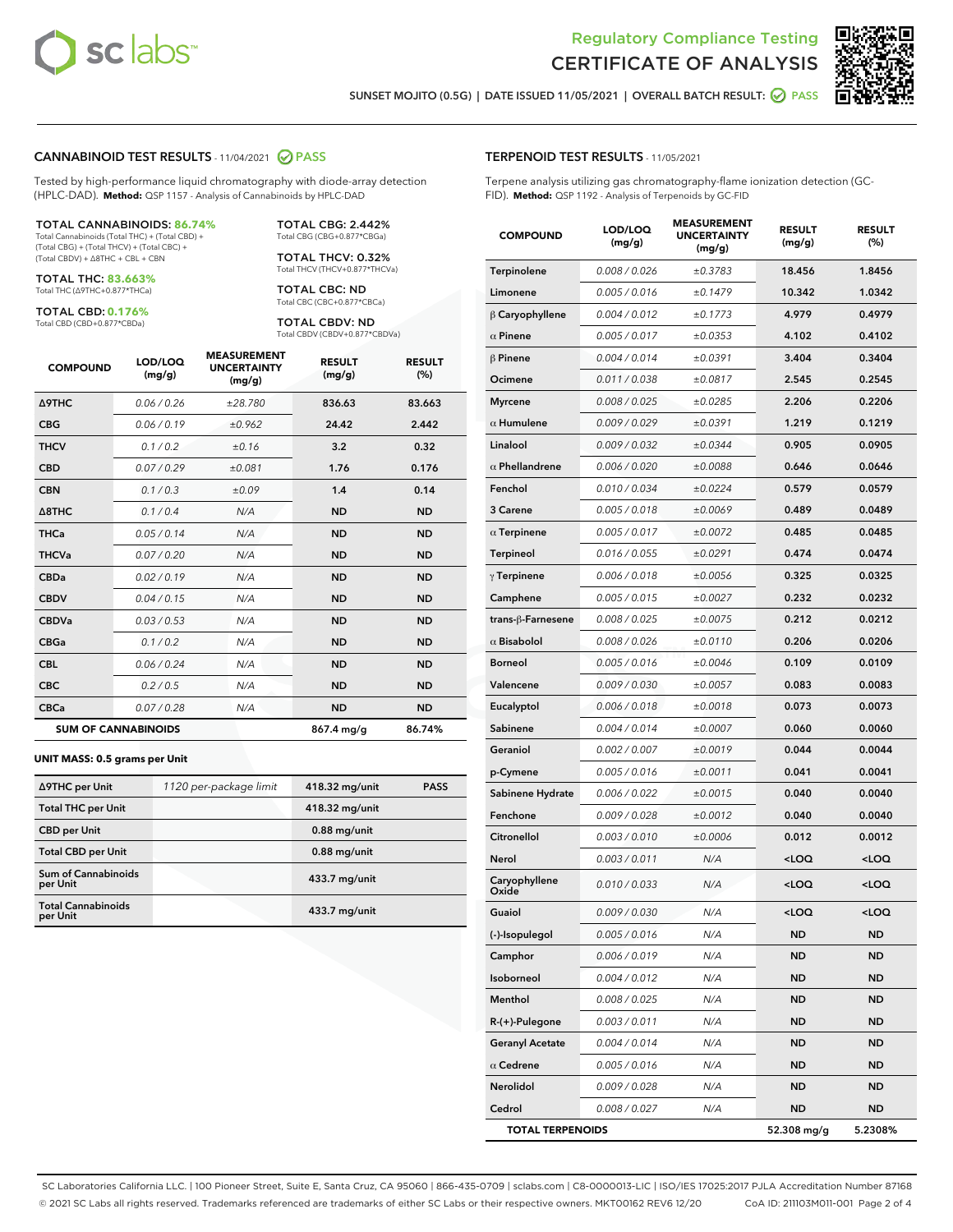



SUNSET MOJITO (0.5G) | DATE ISSUED 11/05/2021 | OVERALL BATCH RESULT: @ PASS

# CATEGORY 1 PESTICIDE TEST RESULTS - 11/05/2021 2 PASS

Pesticide and plant growth regulator analysis utilizing high-performance liquid chromatography-mass spectrometry (HPLC-MS) or gas chromatography-mass spectrometry (GC-MS). \*GC-MS utilized where indicated. **Method:** QSP 1212 - Analysis of Pesticides and Mycotoxins by LC-MS or QSP 1213 - Analysis of Pesticides by GC-MS

| <b>Aldicarb</b><br>0.03 / 0.08<br><b>ND</b><br>$\ge$ LOD<br>N/A<br><b>PASS</b><br>Carbofuran<br>0.02/0.05<br>$\ge$ LOD<br>N/A<br><b>ND</b><br><b>PASS</b><br>Chlordane*<br>0.03 / 0.08<br><b>ND</b><br>$>$ LOD<br>N/A<br><b>PASS</b><br>0.03/0.10<br><b>ND</b><br><b>PASS</b><br>Chlorfenapyr*<br>$\ge$ LOD<br>N/A<br>0.02 / 0.06<br>N/A<br><b>ND</b><br><b>PASS</b><br>Chlorpyrifos<br>$\ge$ LOD<br>0.02 / 0.07<br>N/A<br><b>ND</b><br><b>PASS</b><br>Coumaphos<br>$>$ LOD<br>Daminozide<br>0.02 / 0.07<br>$\ge$ LOD<br>N/A<br><b>ND</b><br><b>PASS</b><br><b>DDVP</b><br>0.03/0.09<br>$\ge$ LOD<br>N/A<br><b>ND</b><br><b>PASS</b><br>(Dichlorvos)<br>Dimethoate<br><b>ND</b><br><b>PASS</b><br>0.03 / 0.08<br>$>$ LOD<br>N/A<br>0.03/0.10<br>Ethoprop(hos)<br>$\ge$ LOD<br>N/A<br><b>ND</b><br><b>PASS</b><br>0.02 / 0.06<br>$\ge$ LOD<br>N/A<br><b>ND</b><br><b>PASS</b><br>Etofenprox<br>Fenoxycarb<br>0.03 / 0.08<br>$>$ LOD<br>N/A<br><b>ND</b><br><b>PASS</b><br>0.03 / 0.08<br><b>ND</b><br><b>PASS</b><br>Fipronil<br>$\ge$ LOD<br>N/A<br>Imazalil<br>0.02 / 0.06<br>$>$ LOD<br>N/A<br><b>ND</b><br><b>PASS</b><br>0.02 / 0.07<br>Methiocarb<br>N/A<br><b>ND</b><br>$>$ LOD<br><b>PASS</b><br>Methyl<br>0.03/0.10<br>$\ge$ LOD<br>N/A<br><b>ND</b><br><b>PASS</b><br>parathion<br>0.03/0.09<br>$\ge$ LOD<br>N/A<br><b>ND</b><br><b>PASS</b><br><b>Mevinphos</b><br>Paclobutrazol<br>0.02 / 0.05<br>$\ge$ LOD<br>N/A<br><b>ND</b><br><b>PASS</b><br>0.03/0.09<br>N/A<br>$\ge$ LOD<br><b>ND</b><br><b>PASS</b><br>Propoxur<br>0.03 / 0.08<br><b>ND</b><br><b>PASS</b><br>Spiroxamine<br>$\ge$ LOD<br>N/A<br><b>PASS</b><br>Thiacloprid<br>0.03/0.10<br>$\ge$ LOD<br>N/A<br><b>ND</b> | <b>COMPOUND</b> | LOD/LOQ<br>$(\mu g/g)$ | <b>ACTION</b><br>LIMIT<br>$(\mu g/g)$ | <b>MEASUREMENT</b><br><b>UNCERTAINTY</b><br>$(\mu g/g)$ | <b>RESULT</b><br>$(\mu g/g)$ | <b>RESULT</b> |
|----------------------------------------------------------------------------------------------------------------------------------------------------------------------------------------------------------------------------------------------------------------------------------------------------------------------------------------------------------------------------------------------------------------------------------------------------------------------------------------------------------------------------------------------------------------------------------------------------------------------------------------------------------------------------------------------------------------------------------------------------------------------------------------------------------------------------------------------------------------------------------------------------------------------------------------------------------------------------------------------------------------------------------------------------------------------------------------------------------------------------------------------------------------------------------------------------------------------------------------------------------------------------------------------------------------------------------------------------------------------------------------------------------------------------------------------------------------------------------------------------------------------------------------------------------------------------------------------------------------------------------------------------------------------------------------------|-----------------|------------------------|---------------------------------------|---------------------------------------------------------|------------------------------|---------------|
|                                                                                                                                                                                                                                                                                                                                                                                                                                                                                                                                                                                                                                                                                                                                                                                                                                                                                                                                                                                                                                                                                                                                                                                                                                                                                                                                                                                                                                                                                                                                                                                                                                                                                              |                 |                        |                                       |                                                         |                              |               |
|                                                                                                                                                                                                                                                                                                                                                                                                                                                                                                                                                                                                                                                                                                                                                                                                                                                                                                                                                                                                                                                                                                                                                                                                                                                                                                                                                                                                                                                                                                                                                                                                                                                                                              |                 |                        |                                       |                                                         |                              |               |
|                                                                                                                                                                                                                                                                                                                                                                                                                                                                                                                                                                                                                                                                                                                                                                                                                                                                                                                                                                                                                                                                                                                                                                                                                                                                                                                                                                                                                                                                                                                                                                                                                                                                                              |                 |                        |                                       |                                                         |                              |               |
|                                                                                                                                                                                                                                                                                                                                                                                                                                                                                                                                                                                                                                                                                                                                                                                                                                                                                                                                                                                                                                                                                                                                                                                                                                                                                                                                                                                                                                                                                                                                                                                                                                                                                              |                 |                        |                                       |                                                         |                              |               |
|                                                                                                                                                                                                                                                                                                                                                                                                                                                                                                                                                                                                                                                                                                                                                                                                                                                                                                                                                                                                                                                                                                                                                                                                                                                                                                                                                                                                                                                                                                                                                                                                                                                                                              |                 |                        |                                       |                                                         |                              |               |
|                                                                                                                                                                                                                                                                                                                                                                                                                                                                                                                                                                                                                                                                                                                                                                                                                                                                                                                                                                                                                                                                                                                                                                                                                                                                                                                                                                                                                                                                                                                                                                                                                                                                                              |                 |                        |                                       |                                                         |                              |               |
|                                                                                                                                                                                                                                                                                                                                                                                                                                                                                                                                                                                                                                                                                                                                                                                                                                                                                                                                                                                                                                                                                                                                                                                                                                                                                                                                                                                                                                                                                                                                                                                                                                                                                              |                 |                        |                                       |                                                         |                              |               |
|                                                                                                                                                                                                                                                                                                                                                                                                                                                                                                                                                                                                                                                                                                                                                                                                                                                                                                                                                                                                                                                                                                                                                                                                                                                                                                                                                                                                                                                                                                                                                                                                                                                                                              |                 |                        |                                       |                                                         |                              |               |
|                                                                                                                                                                                                                                                                                                                                                                                                                                                                                                                                                                                                                                                                                                                                                                                                                                                                                                                                                                                                                                                                                                                                                                                                                                                                                                                                                                                                                                                                                                                                                                                                                                                                                              |                 |                        |                                       |                                                         |                              |               |
|                                                                                                                                                                                                                                                                                                                                                                                                                                                                                                                                                                                                                                                                                                                                                                                                                                                                                                                                                                                                                                                                                                                                                                                                                                                                                                                                                                                                                                                                                                                                                                                                                                                                                              |                 |                        |                                       |                                                         |                              |               |
|                                                                                                                                                                                                                                                                                                                                                                                                                                                                                                                                                                                                                                                                                                                                                                                                                                                                                                                                                                                                                                                                                                                                                                                                                                                                                                                                                                                                                                                                                                                                                                                                                                                                                              |                 |                        |                                       |                                                         |                              |               |
|                                                                                                                                                                                                                                                                                                                                                                                                                                                                                                                                                                                                                                                                                                                                                                                                                                                                                                                                                                                                                                                                                                                                                                                                                                                                                                                                                                                                                                                                                                                                                                                                                                                                                              |                 |                        |                                       |                                                         |                              |               |
|                                                                                                                                                                                                                                                                                                                                                                                                                                                                                                                                                                                                                                                                                                                                                                                                                                                                                                                                                                                                                                                                                                                                                                                                                                                                                                                                                                                                                                                                                                                                                                                                                                                                                              |                 |                        |                                       |                                                         |                              |               |
|                                                                                                                                                                                                                                                                                                                                                                                                                                                                                                                                                                                                                                                                                                                                                                                                                                                                                                                                                                                                                                                                                                                                                                                                                                                                                                                                                                                                                                                                                                                                                                                                                                                                                              |                 |                        |                                       |                                                         |                              |               |
|                                                                                                                                                                                                                                                                                                                                                                                                                                                                                                                                                                                                                                                                                                                                                                                                                                                                                                                                                                                                                                                                                                                                                                                                                                                                                                                                                                                                                                                                                                                                                                                                                                                                                              |                 |                        |                                       |                                                         |                              |               |
|                                                                                                                                                                                                                                                                                                                                                                                                                                                                                                                                                                                                                                                                                                                                                                                                                                                                                                                                                                                                                                                                                                                                                                                                                                                                                                                                                                                                                                                                                                                                                                                                                                                                                              |                 |                        |                                       |                                                         |                              |               |
|                                                                                                                                                                                                                                                                                                                                                                                                                                                                                                                                                                                                                                                                                                                                                                                                                                                                                                                                                                                                                                                                                                                                                                                                                                                                                                                                                                                                                                                                                                                                                                                                                                                                                              |                 |                        |                                       |                                                         |                              |               |
|                                                                                                                                                                                                                                                                                                                                                                                                                                                                                                                                                                                                                                                                                                                                                                                                                                                                                                                                                                                                                                                                                                                                                                                                                                                                                                                                                                                                                                                                                                                                                                                                                                                                                              |                 |                        |                                       |                                                         |                              |               |
|                                                                                                                                                                                                                                                                                                                                                                                                                                                                                                                                                                                                                                                                                                                                                                                                                                                                                                                                                                                                                                                                                                                                                                                                                                                                                                                                                                                                                                                                                                                                                                                                                                                                                              |                 |                        |                                       |                                                         |                              |               |
|                                                                                                                                                                                                                                                                                                                                                                                                                                                                                                                                                                                                                                                                                                                                                                                                                                                                                                                                                                                                                                                                                                                                                                                                                                                                                                                                                                                                                                                                                                                                                                                                                                                                                              |                 |                        |                                       |                                                         |                              |               |
|                                                                                                                                                                                                                                                                                                                                                                                                                                                                                                                                                                                                                                                                                                                                                                                                                                                                                                                                                                                                                                                                                                                                                                                                                                                                                                                                                                                                                                                                                                                                                                                                                                                                                              |                 |                        |                                       |                                                         |                              |               |

### CATEGORY 2 PESTICIDE TEST RESULTS - 11/05/2021 @ PASS

| <b>COMPOUND</b>          | LOD/LOO<br>$(\mu g/g)$ | <b>ACTION</b><br>LIMIT<br>$(\mu g/g)$ | <b>MEASUREMENT</b><br><b>UNCERTAINTY</b><br>$(\mu g/g)$ | <b>RESULT</b><br>$(\mu g/g)$ | <b>RESULT</b> |  |
|--------------------------|------------------------|---------------------------------------|---------------------------------------------------------|------------------------------|---------------|--|
| Abamectin                | 0.03/0.10              | 0.1                                   | N/A                                                     | <b>ND</b>                    | <b>PASS</b>   |  |
| Acephate                 | 0.02/0.07              | 0.1                                   | N/A                                                     | <b>ND</b>                    | <b>PASS</b>   |  |
| Acequinocyl              | 0.02/0.07              | 0.1                                   | N/A                                                     | <b>ND</b>                    | <b>PASS</b>   |  |
| Acetamiprid              | 0.02 / 0.05            | 0.1                                   | N/A                                                     | <b>ND</b>                    | <b>PASS</b>   |  |
| Azoxystrobin             | 0.02/0.07              | 0.1                                   | N/A                                                     | <b>ND</b>                    | <b>PASS</b>   |  |
| <b>Bifenazate</b>        | 0.01 / 0.04            | 0.1                                   | N/A                                                     | <b>ND</b>                    | <b>PASS</b>   |  |
| <b>Bifenthrin</b>        | 0.02 / 0.05            | 3                                     | N/A                                                     | <b>ND</b>                    | <b>PASS</b>   |  |
| <b>Boscalid</b>          | 0.03/0.09              | 0.1                                   | N/A                                                     | <b>ND</b>                    | <b>PASS</b>   |  |
| Captan                   | 0.19/0.57              | 0.7                                   | N/A                                                     | <b>ND</b>                    | <b>PASS</b>   |  |
| Carbaryl                 | 0.02/0.06              | 0.5                                   | N/A                                                     | <b>ND</b>                    | <b>PASS</b>   |  |
| Chlorantranilip-<br>role | 0.04/0.12              | 10                                    | N/A                                                     | <b>ND</b>                    | <b>PASS</b>   |  |
| Clofentezine             | 0.03/0.09              | 0.1                                   | N/A                                                     | <b>ND</b>                    | <b>PASS</b>   |  |

# CATEGORY 2 PESTICIDE TEST RESULTS - 11/05/2021 continued

| <b>COMPOUND</b>               | LOD/LOQ<br>(µg/g) | <b>ACTION</b><br><b>LIMIT</b><br>$(\mu g/g)$ | <b>MEASUREMENT</b><br><b>UNCERTAINTY</b><br>$(\mu g/g)$ | <b>RESULT</b><br>(µg/g) | <b>RESULT</b> |
|-------------------------------|-------------------|----------------------------------------------|---------------------------------------------------------|-------------------------|---------------|
| Cyfluthrin                    | 0.12 / 0.38       | $\overline{c}$                               | N/A                                                     | <b>ND</b>               | <b>PASS</b>   |
| Cypermethrin                  | 0.11 / 0.32       | 1                                            | N/A                                                     | ND                      | <b>PASS</b>   |
| Diazinon                      | 0.02 / 0.05       | 0.1                                          | N/A                                                     | ND                      | <b>PASS</b>   |
| Dimethomorph                  | 0.03 / 0.09       | 2                                            | N/A                                                     | ND                      | <b>PASS</b>   |
| Etoxazole                     | 0.02 / 0.06       | 0.1                                          | N/A                                                     | <b>ND</b>               | <b>PASS</b>   |
| Fenhexamid                    | 0.03 / 0.09       | 0.1                                          | N/A                                                     | <b>ND</b>               | <b>PASS</b>   |
| Fenpyroximate                 | 0.02 / 0.06       | 0.1                                          | N/A                                                     | ND                      | <b>PASS</b>   |
| Flonicamid                    | 0.03 / 0.10       | 0.1                                          | N/A                                                     | ND                      | <b>PASS</b>   |
| Fludioxonil                   | 0.03 / 0.10       | 0.1                                          | N/A                                                     | <b>ND</b>               | <b>PASS</b>   |
| Hexythiazox                   | 0.02 / 0.07       | 0.1                                          | N/A                                                     | ND                      | <b>PASS</b>   |
| Imidacloprid                  | 0.04 / 0.11       | 5                                            | N/A                                                     | ND                      | <b>PASS</b>   |
| Kresoxim-methyl               | 0.02 / 0.07       | 0.1                                          | N/A                                                     | <b>ND</b>               | <b>PASS</b>   |
| <b>Malathion</b>              | 0.03 / 0.09       | 0.5                                          | N/A                                                     | ND                      | <b>PASS</b>   |
| Metalaxyl                     | 0.02 / 0.07       | $\overline{c}$                               | N/A                                                     | ND                      | <b>PASS</b>   |
| Methomyl                      | 0.03 / 0.10       | 1                                            | N/A                                                     | <b>ND</b>               | <b>PASS</b>   |
| Myclobutanil                  | 0.03 / 0.09       | 0.1                                          | N/A                                                     | ND                      | <b>PASS</b>   |
| Naled                         | 0.02 / 0.07       | 0.1                                          | N/A                                                     | ND                      | <b>PASS</b>   |
| Oxamyl                        | 0.04 / 0.11       | 0.5                                          | N/A                                                     | ND                      | <b>PASS</b>   |
| Pentachloronitro-<br>benzene* | 0.03 / 0.09       | 0.1                                          | N/A                                                     | ND                      | <b>PASS</b>   |
| Permethrin                    | 0.04 / 0.12       | 0.5                                          | N/A                                                     | <b>ND</b>               | <b>PASS</b>   |
| Phosmet                       | 0.03 / 0.10       | 0.1                                          | N/A                                                     | <b>ND</b>               | <b>PASS</b>   |
| Piperonylbu-<br>toxide        | 0.02 / 0.07       | 3                                            | N/A                                                     | ND                      | <b>PASS</b>   |
| Prallethrin                   | 0.03 / 0.08       | 0.1                                          | N/A                                                     | <b>ND</b>               | <b>PASS</b>   |
| Propiconazole                 | 0.02 / 0.07       | 0.1                                          | N/A                                                     | ND                      | <b>PASS</b>   |
| Pyrethrins                    | 0.04 / 0.12       | 0.5                                          | N/A                                                     | ND                      | <b>PASS</b>   |
| Pyridaben                     | 0.02 / 0.07       | 0.1                                          | N/A                                                     | ND                      | <b>PASS</b>   |
| Spinetoram                    | 0.02 / 0.07       | 0.1                                          | N/A                                                     | ND                      | <b>PASS</b>   |
| Spinosad                      | 0.02 / 0.07       | 0.1                                          | N/A                                                     | ND                      | <b>PASS</b>   |
| Spiromesifen                  | 0.02 / 0.05       | 0.1                                          | N/A                                                     | <b>ND</b>               | <b>PASS</b>   |
| Spirotetramat                 | 0.02 / 0.06       | 0.1                                          | N/A                                                     | ND                      | <b>PASS</b>   |
| Tebuconazole                  | 0.02 / 0.07       | 0.1                                          | N/A                                                     | ND                      | <b>PASS</b>   |
| Thiamethoxam                  | 0.03 / 0.10       | 5                                            | N/A                                                     | <b>ND</b>               | <b>PASS</b>   |
| Trifloxystrobin               | 0.03 / 0.08       | 0.1                                          | N/A                                                     | <b>ND</b>               | <b>PASS</b>   |

SC Laboratories California LLC. | 100 Pioneer Street, Suite E, Santa Cruz, CA 95060 | 866-435-0709 | sclabs.com | C8-0000013-LIC | ISO/IES 17025:2017 PJLA Accreditation Number 87168 © 2021 SC Labs all rights reserved. Trademarks referenced are trademarks of either SC Labs or their respective owners. MKT00162 REV6 12/20 CoA ID: 211103M011-001 Page 3 of 4